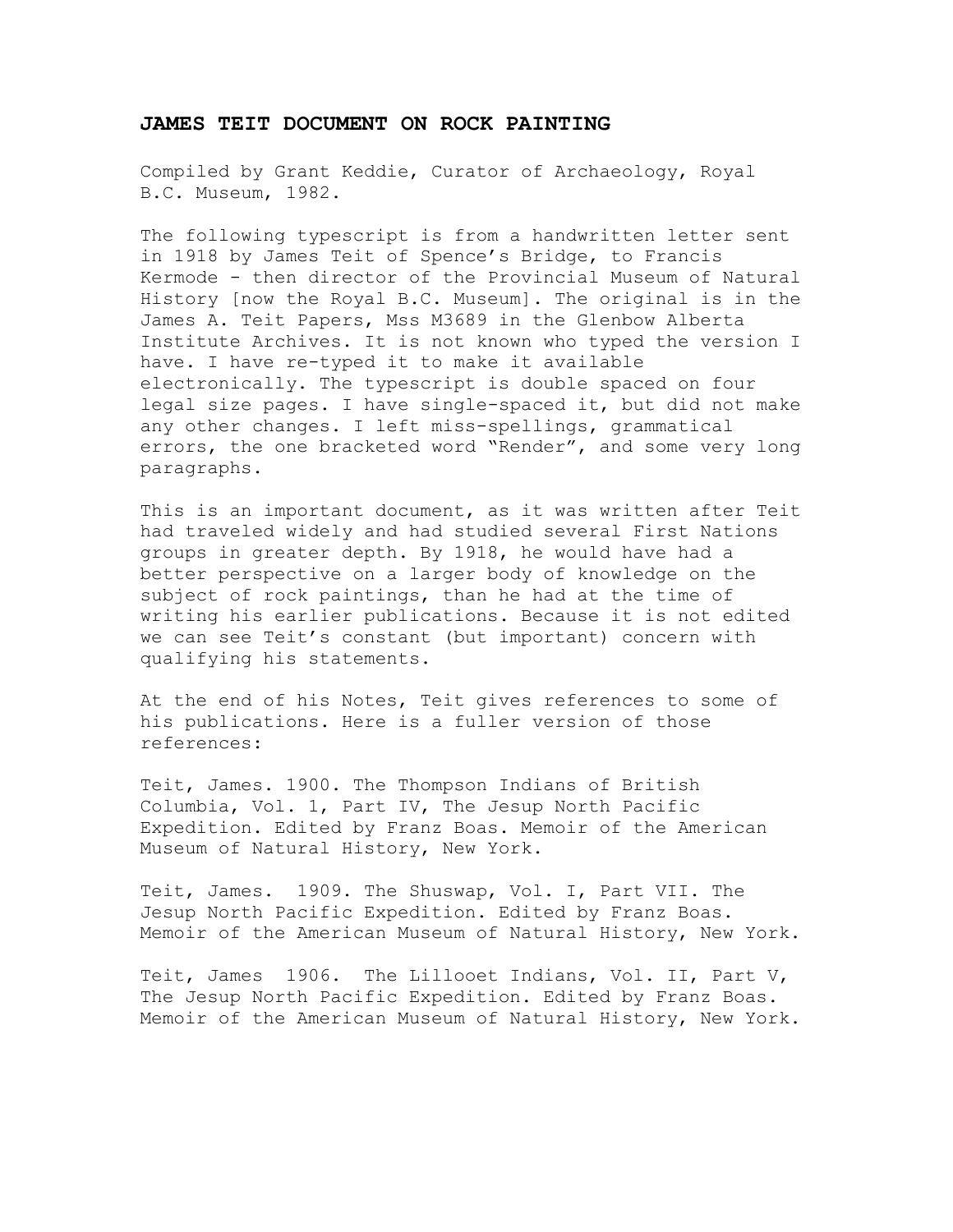## **"NOTES OF ROCK PAINTINGS IN GENERAL". By: J. A. Teit, Spences Bridge. 1918.**

Rock Paintings are quite common throughout the Southern Interior of British Columbia, in the whole country between the Cascades and the Rocky Mountains, wherever inhabited by Interior Salish Tribes and Kutenai. Further north among the Athabaskan Tribes of the Interior they are much less common, and seem to decrease in number toward the north. They are also on the whole scarce on the Coast. They are plentiful to the South in the Interior of Washington, Idaho etc. Many of the Rock Paintings in the Southern Interior of B.C. and to the South have been sketched or photoed or both. This Seymour Arm painting conforms to the general type of the Rock paintings of this region, and has no striking feature of any kind. I don't know what the Indians living nearest to this Rock painting say of it, but they will likely disclaim knowledge of its history and also of the exact meanings of the pictographs. This does not cause surprise to persons acquainted with the general origin of these Rock Paintings.

These paintings are to be found in places as cliffs over looking or close to Lakes and Streams, near Waterfalls, within and around caves, on the walls of canyons, natural amphitheatres, and on boulders near trails etc. Generally they are in lonely or secluded places near where Indians were in the habit of holding vigil and undergoing training during the period of their puberty ceremonials when they generally acquired their manitous.

These places were resorted to because they were considered mysterious and were the haunts of "mysteries", from whom they expected to obtain power. The Mysterious forces or powers of Nature were believed to be in greater abundance and strength at these places and the novices desired to imbibe power and knowledge from these sources to help them in after years. They went through excercises, purified, supplicated, slept, prayed, fasted and held vigil at or near these places so as to obtain as much as they could of this power.

At the expiration of the training (or sometimes also during same if they had any vision or experiences considered extraordinary or specially important) the novice painted pictures on cliffs or boulders near by (or at)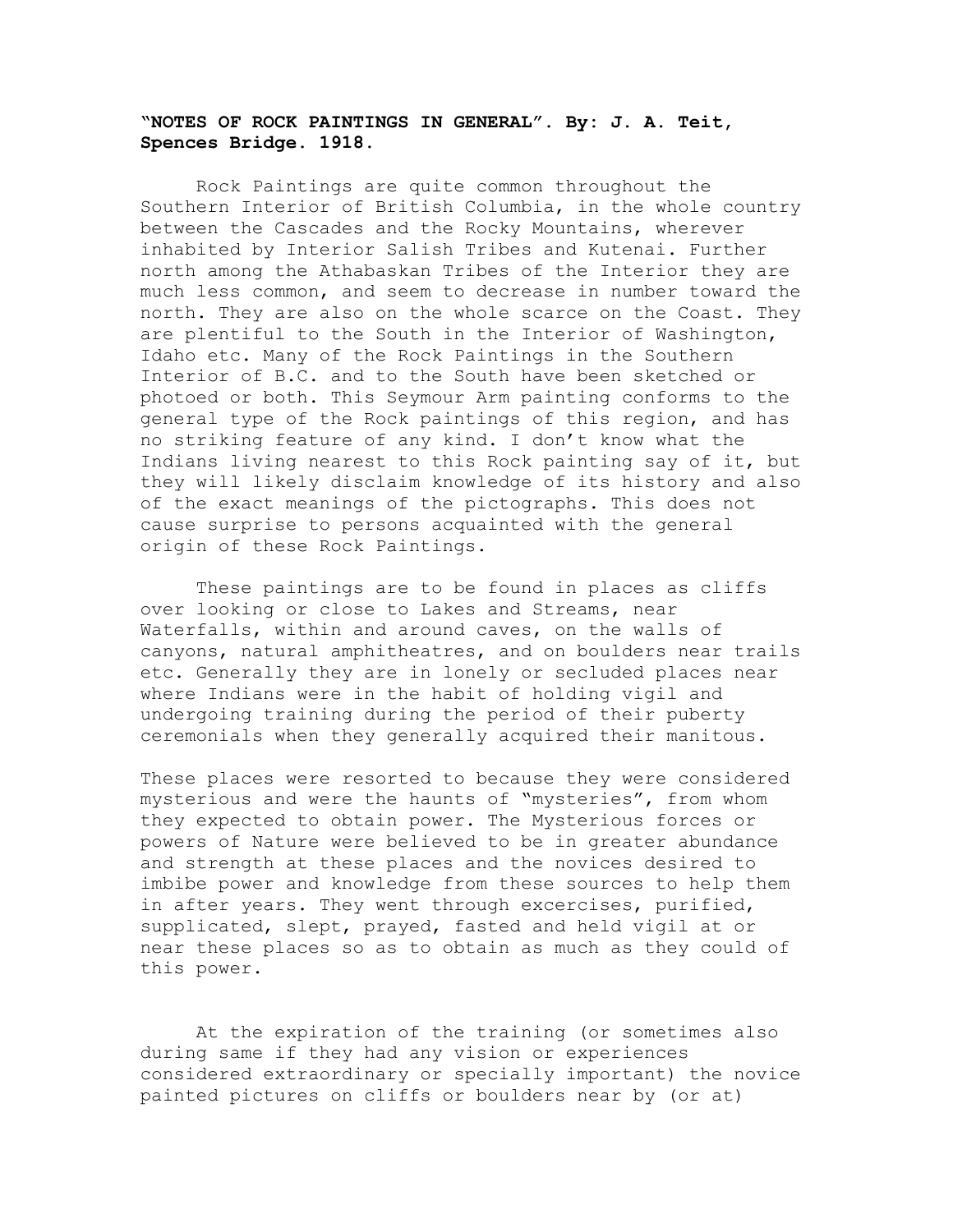these training places wherever rocks with a suitable surface for painting on , could be found. Where these did not abound very few paintings are made, or the paintings were done on small smooth stones, or on debarked tress etc. The paintings made were largely in the nature of records of the most important of the novice's experiences whilst training, such as things seen in peculiar or striking visions and dreams, things obtained or partially obtained as manitous or guardians etc., things wished for or desired to be obtained, things actually seen during training or during vigils which were considered good omens, actual experiences or adventures of the novice, especially those in connection with animals etc.

By making paintings of these things on rocks the novice believed they would [Render] such powers (or manitous etc.) they had attained (or obtained) stronger and more permanent, and what they desired to attain (for instance to be a shaman, warrior, proficient hunter etc, etc.) or to obtain (as a certain Manitou, or certain powers and benefits etc., etc.) more easily and quickly obtainable.

The common paint was vermilion earths or red ochres (native paints obtained in many parts of the country in abundance). It was generally mixed with melted animal fat and applied with the point of the index finger. Red was the color almost always used as it was symbolic of life, goodness, good luck etc. etc. Black, yellow and white colors were only very rarely used, and no other colors as far as I know.

Paintings of manitous and men were also sometimes made in certain places near camps or overlooking paths and routes (on land or water), by which enemies of evil (such as certain sicknesses or harmful things) might approach. These pictographs by reason of this connection with the manitous or quardian spirits of the people who made them were believed to help in the protection of the latter.

Still other paintings made occasionally were of a monumental and historic character either marking the spot where certain important happenings took place (such as battles etc. etc.) or narrating or recording in a pictographic way some event important in the life of the person (or in the lives of the people) who made them. Occasionally also persons when they saw (or though they had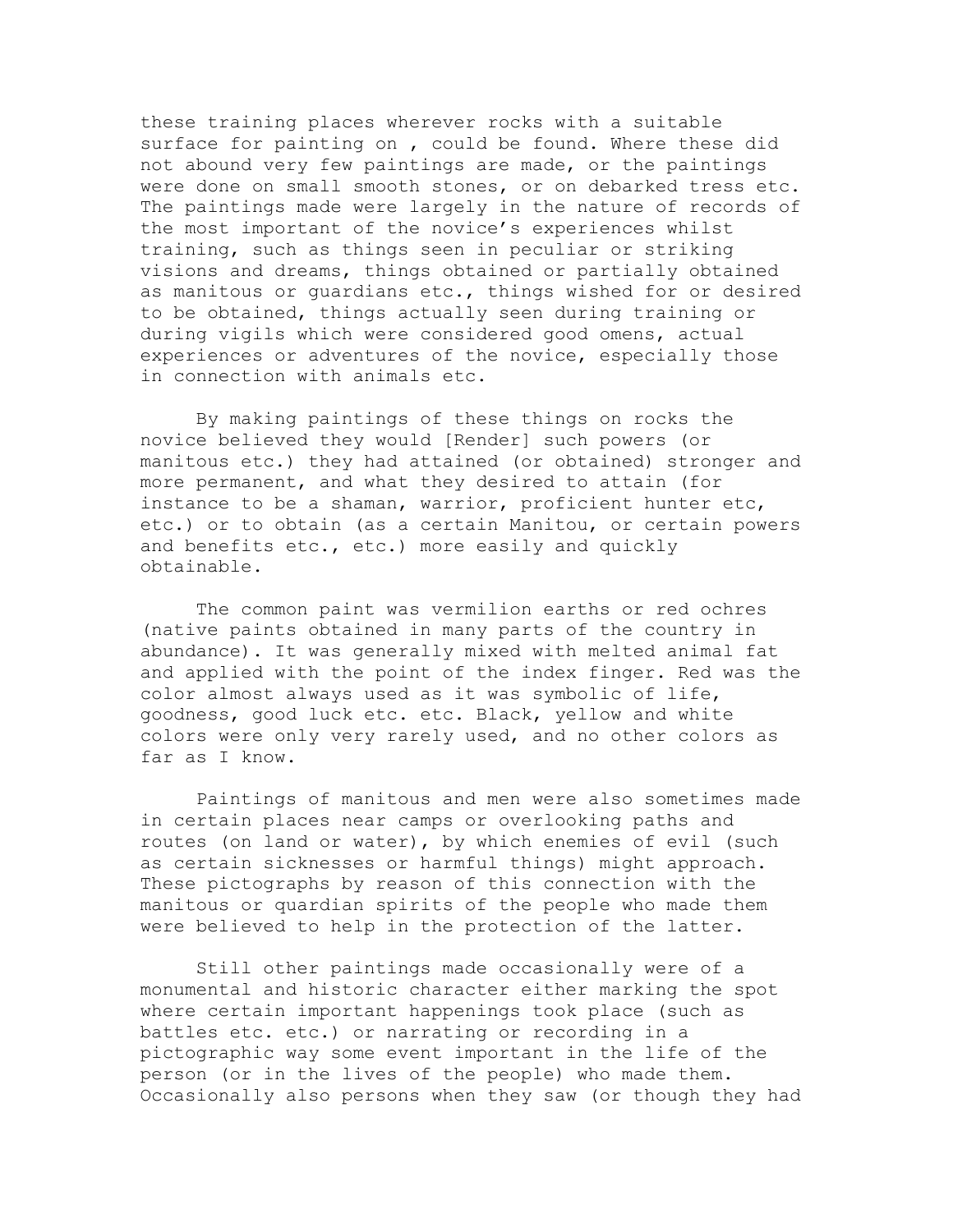seen) something supposed to be supernatural or some monstrosity or some ghostly thing, drew a picture of it red partly it seems to protect themselves from possible harm, and partly to obtain power from it or obtain it as a manitous. These pictures might be made any place.

Indians also frequently painted pictures on rocks which were though to be metamorphosis beings (originally human or semi-human, or semi-animal or semi-god like in character) concerning which there were stories in their ancient mythological tales or traditions. These rocks are generally boulders corresponding roughly to human and animal forms or to parts of the body etc. or rocks worn into peculiar or fantastic forms or various kinds suiting in some way the story that is told of them. By painting on them power in some degree it was though might be obtained from them or their spirits. It will this be seen that all the large rock paintings were made by several or many different individuals (male & female) at different times. Some individuals made only a figure or two and other a number. Thus on e person did not know exactly the meaning of the figure painted by another, because he did not know the other person's dreams, experiences, etc.

He might quess at the meaning and also might know that certain figures represent certain things, but of their connection one with the other he could not be sure. A person who saw the pictures of say a basket and of a Sun painted on a rock would probably know that the pictures represented these things, but beyond that he would know nothing with certainty. He would surmise that the basket was painted by a girl as a record of the sample basket she had made during her ceremonial training at puberty (at this time girls made samples of all kinds of work they might be expected to make in after life) or because she desired to be expert in basket-making in after years. So with the figure of the Sun. He would surmise a young man painted it either because he had acquired it as a Manitou, or desired it as a Manitou, or dreamed of it. Different forms of the sun or lines connected with it might enlighten him as to which of these reasons was the correct one. People usually made their painting in secret and alone, and often offer prayers when making them. Some individuals depicted the object they desired to record, by painting figure clearly, whilst other who were poor in the pictographic art, painted figures so carelessly and rudely that other people had great difficulty in making out what they represented. In